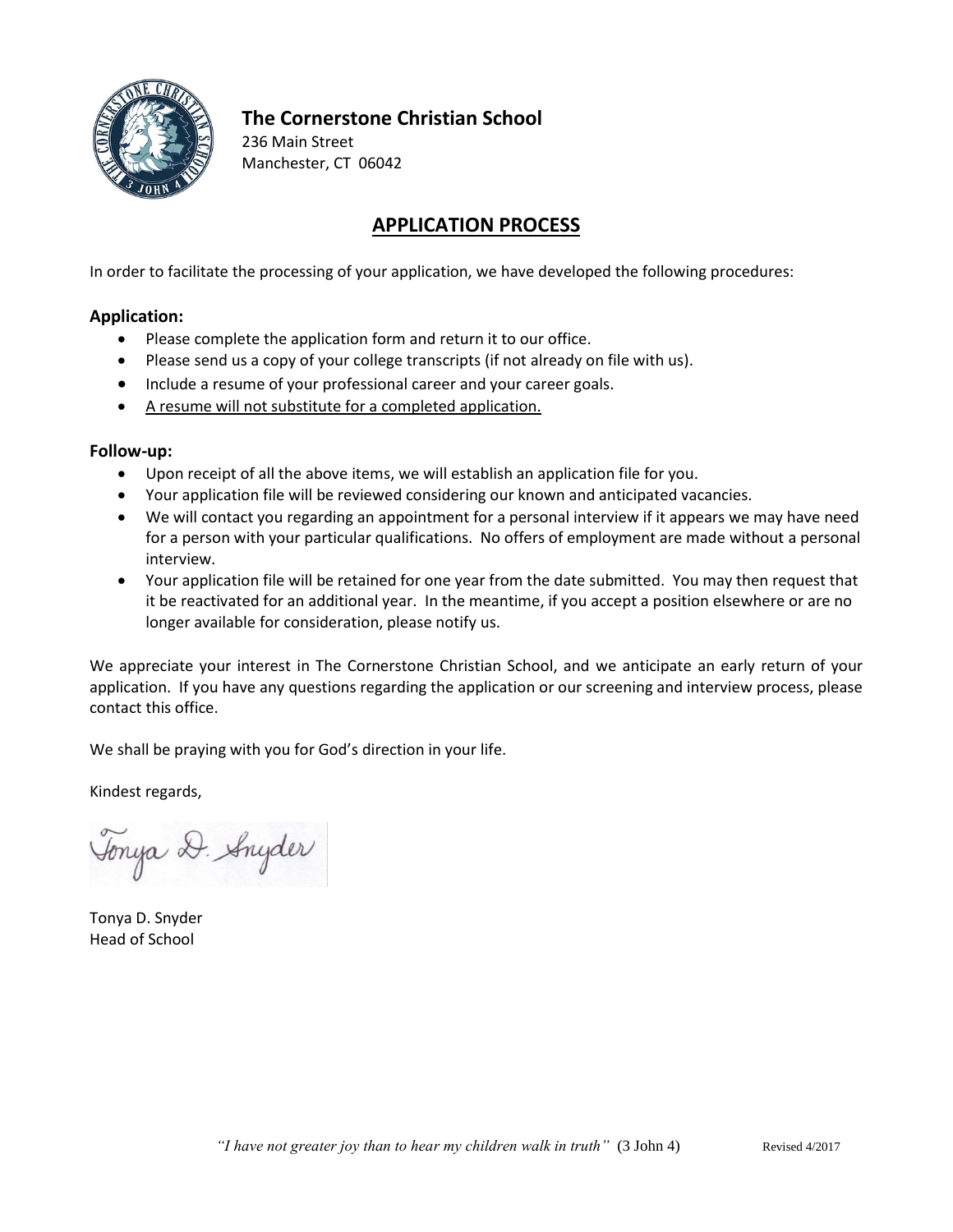## **The Cornerstone Christian School**



236 Main Street Manchester, CT 06042

# **ADMINISTRATOR APPLICATION**

Your interest in serving as an administrator at **The Cornerstone Christian School** is appreciated. We invite you to fill out this application and return it to our school office. Once it is received by the office, you will be contacted for a potential interview.

We realize that the key to a successful Christian School is its staff, therefore, we are seeking applicants who are professionally qualified, who love children, and who, by the pattern of their lives, are Christian role models (Luke 6:40).

Thank you for your interest in the ministry of our school. It is our prayer that God will fulfill His perfect will in the lives of all applicants.

## **A. APPLICANT'S NAME AND ADDRESS**

|                            | <u> 1999 - Jan Barbara de Santo de Santo de Santo de Santo de Santo de Santo de Santo de Santo de Santo de Santo</u> |  |  |  |  |  |
|----------------------------|----------------------------------------------------------------------------------------------------------------------|--|--|--|--|--|
|                            |                                                                                                                      |  |  |  |  |  |
|                            |                                                                                                                      |  |  |  |  |  |
| <b>B. POSITION DESIRED</b> |                                                                                                                      |  |  |  |  |  |
|                            |                                                                                                                      |  |  |  |  |  |
|                            | How did you learn about the position for which you are applying? ________________                                    |  |  |  |  |  |
|                            | ,我们也不会有什么。""我们的人,我们也不会有什么?""我们的人,我们也不会有什么?""我们的人,我们也不会有什么?""我们的人,我们也不会有什么?""我们的人                                     |  |  |  |  |  |
|                            | Can you submit verification of your legal right to work in the US? Yes _____ No ___                                  |  |  |  |  |  |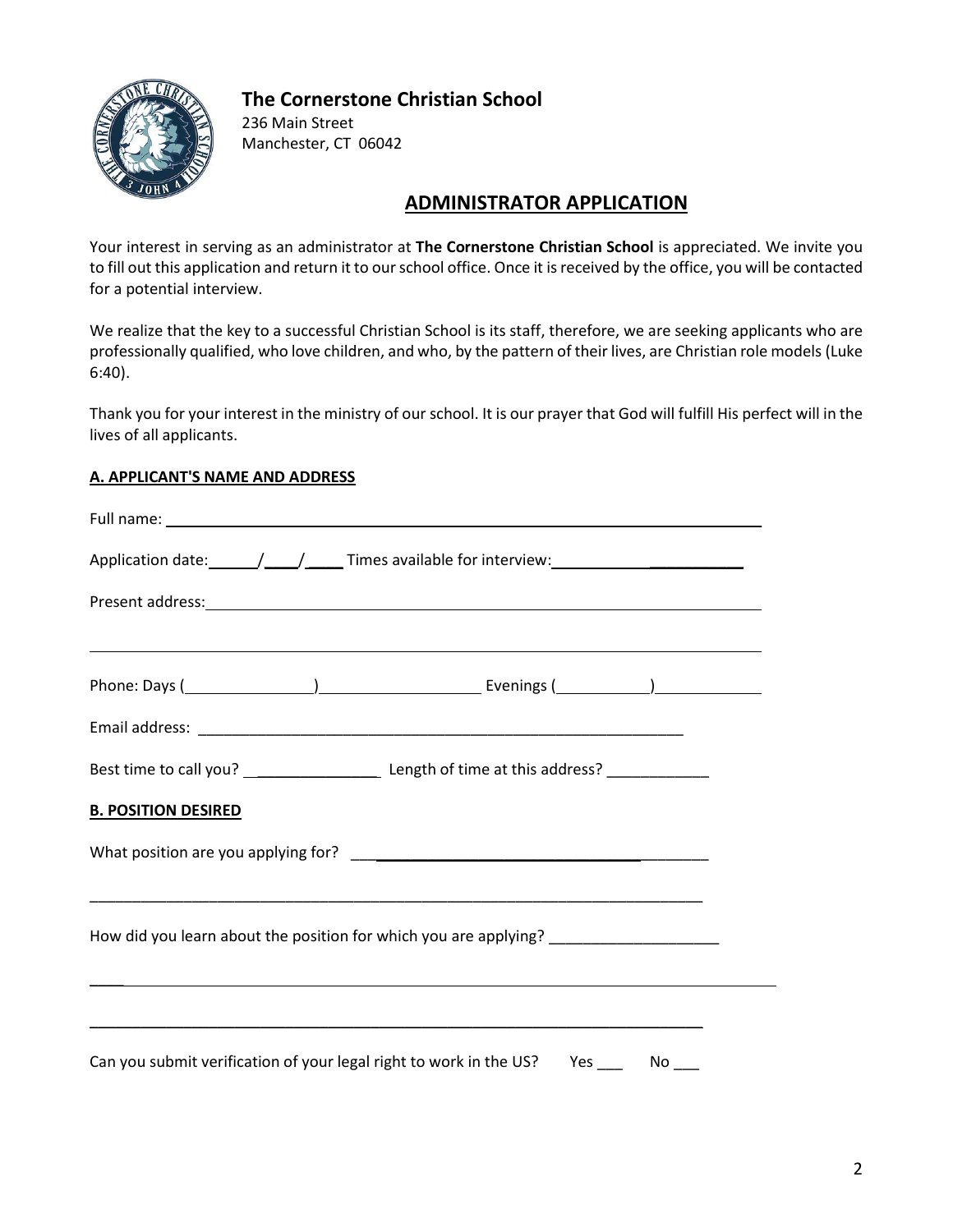#### **C. CHRISTIAN BACKGROUND**

#### **Please write on a separate sheet of paper your Christian testimony.**

Please carefully read our "Statement of Faith" and indicate your degree of support.

I fully support the statement as written without mental reservations.

\_\_\_ I support the Statement except for the area(s) listed and explained on a separate piece of paper. The exceptions represent either disagreements or items for which I have not yet formed an opinion or conviction.

Do you believe the Bible to be the ONLY inspired and inerrant Word of God, our final authority in all matters of faith, truth and conduct? Yes \_\_\_ No \_\_\_

What is your local church affiliation?

Are you presently a member in good standing? \_\_\_\_\_\_\_\_\_\_\_\_\_\_\_\_\_\_\_\_\_\_\_\_\_\_\_\_Years?

#### **D. PROFESSIONAL QUALIFICATIONS**

Please indicate your educational background, including high school and college degrees.

Degree[s] held Major Major Date Received /Issuing Institution \_\_\_\_\_\_\_\_\_\_\_\_\_\_\_\_\_\_\_\_\_\_\_\_\_\_\_\_\_\_\_\_\_\_\_\_\_\_\_\_\_\_\_\_\_\_\_\_\_\_\_\_\_\_\_\_\_\_\_\_\_\_\_\_\_\_\_\_\_\_\_\_\_\_\_\_\_\_\_ \_\_\_\_\_\_\_\_\_\_\_\_\_\_\_\_\_\_\_\_\_\_\_\_\_\_\_\_\_\_\_\_\_\_\_\_\_\_\_\_\_\_\_\_\_\_\_\_\_\_\_\_\_\_\_\_\_\_\_\_\_\_\_\_\_\_\_\_\_\_\_\_\_\_\_\_\_\_\_

#### **E. QUALIFYING EXPERIENCE**

Please describe any experience that you have that would make you a strong candidate for this position. (Please refer to the job description.)

**Please attach a separate sheet with a summary of your areas of strength and weakness when reviewing these descriptions, particularly as they relate to your experience working with marketing, fundraising, admissions, event planning, and/or technology.**

I have attached a separate sheet. Yes No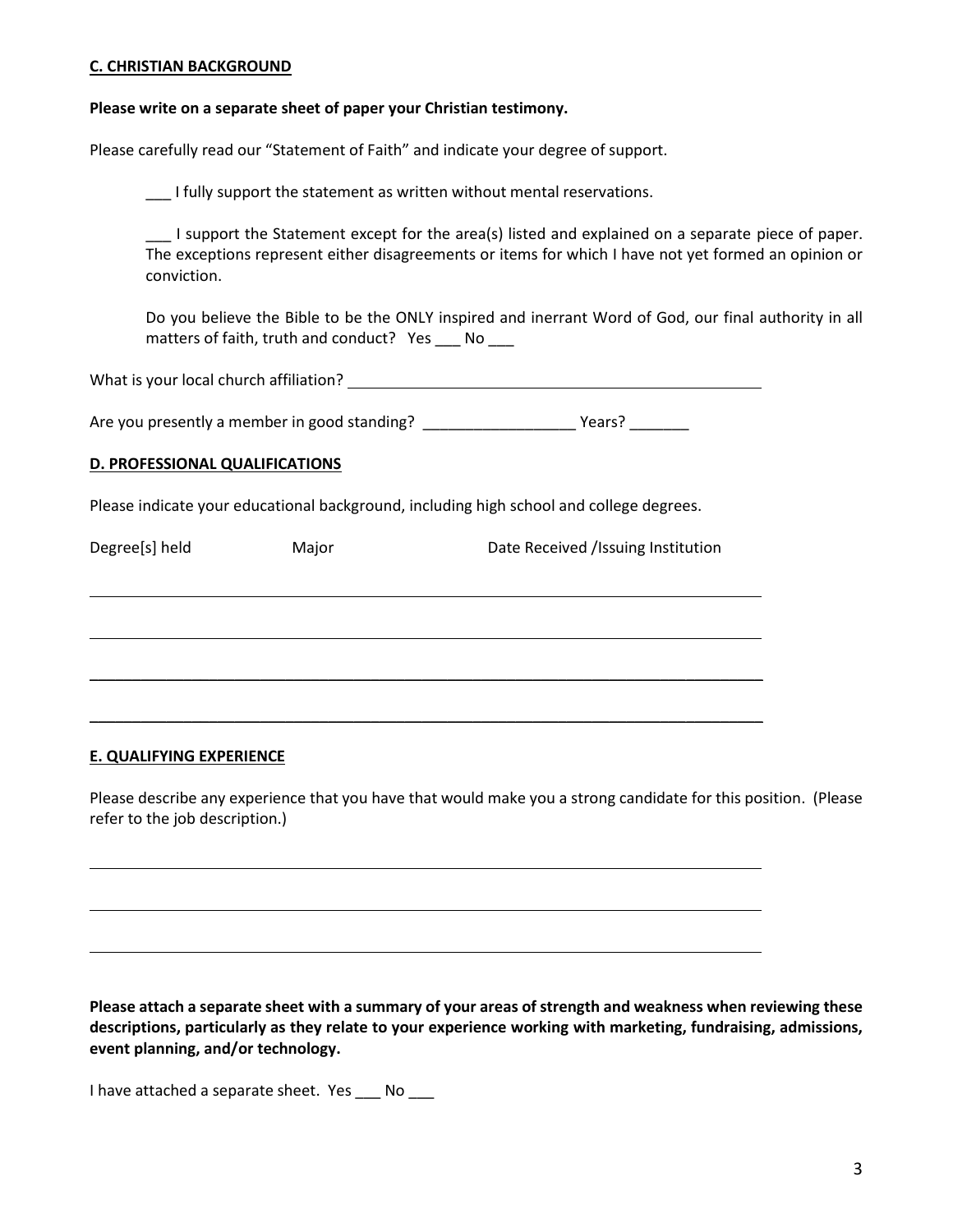## **F. EMPLOYMENT HISTORY**

Please start with your current or most recent employer (and work backwards).

Have you ever worked under a different name for any of the employers you have listed? If so, what was the name or names?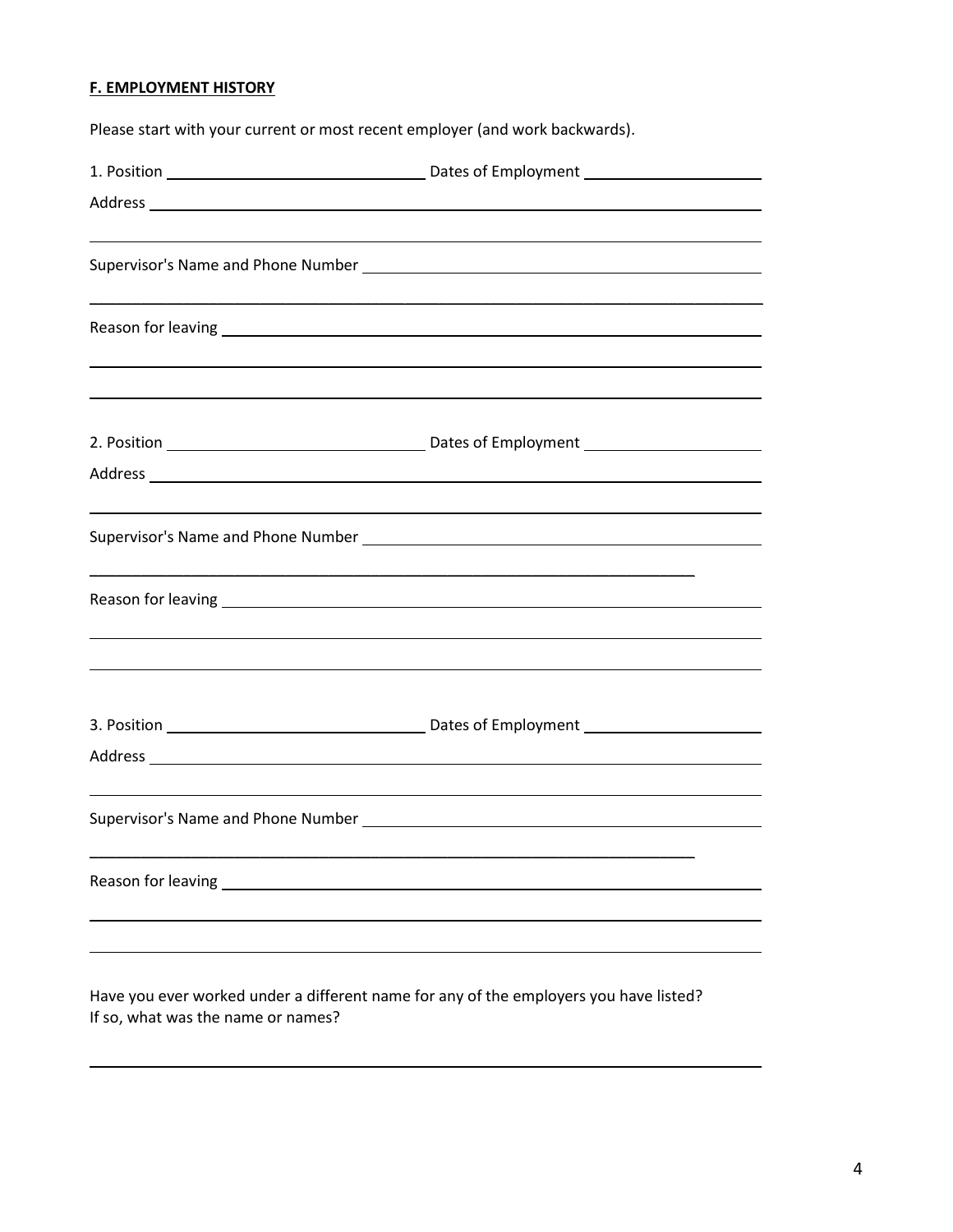#### **G. PERSONAL REFERENCES**

Do not list family members or relatives for references. You will also need to sign the "Applicant's Certification and Agreement" form that is attached and return it with this application.

Give two references of people who are qualified to speak of your spiritual experience and Christian service. **List your current pastor first**. Please include the individual's name, position, phone & address:

| 1.                          |  |  |
|-----------------------------|--|--|
|                             |  |  |
|                             |  |  |
|                             |  |  |
|                             |  |  |
|                             |  |  |
|                             |  |  |
|                             |  |  |
|                             |  |  |
|                             |  |  |
|                             |  |  |
| 2. $\overline{\phantom{a}}$ |  |  |
|                             |  |  |
|                             |  |  |
|                             |  |  |
|                             |  |  |
|                             |  |  |
|                             |  |  |
|                             |  |  |

#### **H. PERSONAL INFORMATION**

The children we teach are entrusted to our care by their parents; therefore, The Cornerstone Christian School is under moral obligation to ask the following questions. It is our standard practice to conduct a background check on each employee (form included in application must be signed).

Are you presently being investigated or under a procedure to consider your discharge for misconduct by your present employer? Yes \_\_\_ No \_\_\_

Has any employer ever subjected you to disciplinary action, suspended, terminated, or asked you to leave a job or volunteer position on the grounds of any unlawful sexual behavior, or violation of an employer's sexual misconduct or harassment policy? Yes No

Have you ever been charged in any **civil** or **criminal** [including Juvenile] proceedings with improprieties regarding children? Yes \_\_\_\_ No \_\_\_\_

Have you ever entered a plea of guilty, a plea of "no contest" (nolo contendere), or has any court ever deferred further proceedings without entering a finding of guilty and placed you on probation or in a public service or education program such as alcohol, drug, anger management, family violence or youthful offender for any crime other than a minor traffic offense? Yes \_\_\_ No \_\_\_

Have you ever been suspended, discharged, or resigned in lieu of discharge from any position?  $Yes$  No  $\_\_$ 

Signature: Date: \_\_\_\_\_\_\_\_\_\_\_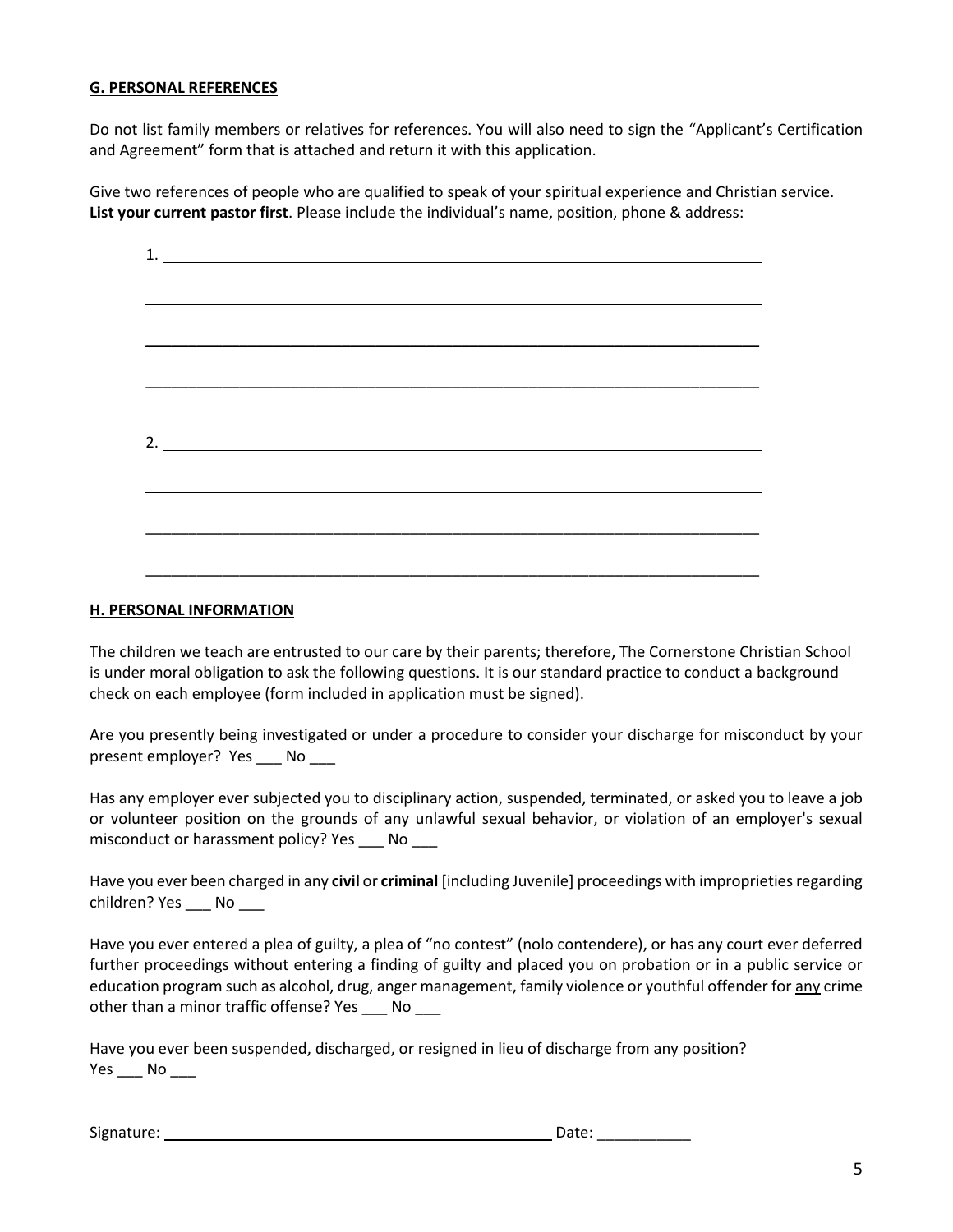### **H. APPLICANT'S CERTIFICATION AND AGREEMENT**

I understand that **The Cornerstone Christian School** does not discriminate in its employment practices against any person because of race, color, national or ethnic origin, gender, age, or qualified disability.

I hereby certify that the facts set forth in this application process are true and complete to the best of my knowledge. I understand that falsification of any statement or a significant omission of fact may prevent me from being hired, or if hired, may subject me to immediate dismissal regardless of the time elapsed before discovery. If I am released under these circumstances, I further understand and agree that I will be paid and receive benefits only through the day of release.

I authorize **The Cornerstone Christian School** to thoroughly interview the primary references which I have listed, any secondary references mentioned through interviews with primary references, or other individuals who know me and have knowledge regarding my testimony and work record. I also authorize the school to thoroughly investigate my work records and evaluations, my educational preparation, and other matters related to my suitability for the position.

I authorize references and my former employers to disclose to the school any and all employment records, performance reviews, letters, reports, and other information related to my life and employment, without giving me prior notice of such disclosure. In addition, I hereby release the school, my former employers, references, and all other parties from any and all claims, demands, or liabilities arising out of or in any way related to such investigation or disclosure. I waive the right to ever personally view any references given to the school.

I authorize the school to conduct a criminal records check and I have signed the attached authorization. I understand and agree that any offer of employment that I may receive from the school is conditioned upon the receipt of background information, including criminal background information. The school may refuse employment or terminate conditional employment if the school deems any background information unfavorable or that it could reflect adversely on the school or on me as a Christian role model.

I understand that this is only an application for employment and that no employment contract is being offered at this time.

I certify that I have carefully read and do understand the above statements.

Signature of Applicant Date of Applicant Date of Applicant Date of Applicant Date of Applicant Date of Applicant Date of Applicant Date of Applicant Date of Applicant Date of Applicant Date of Applicant Date of Applicant D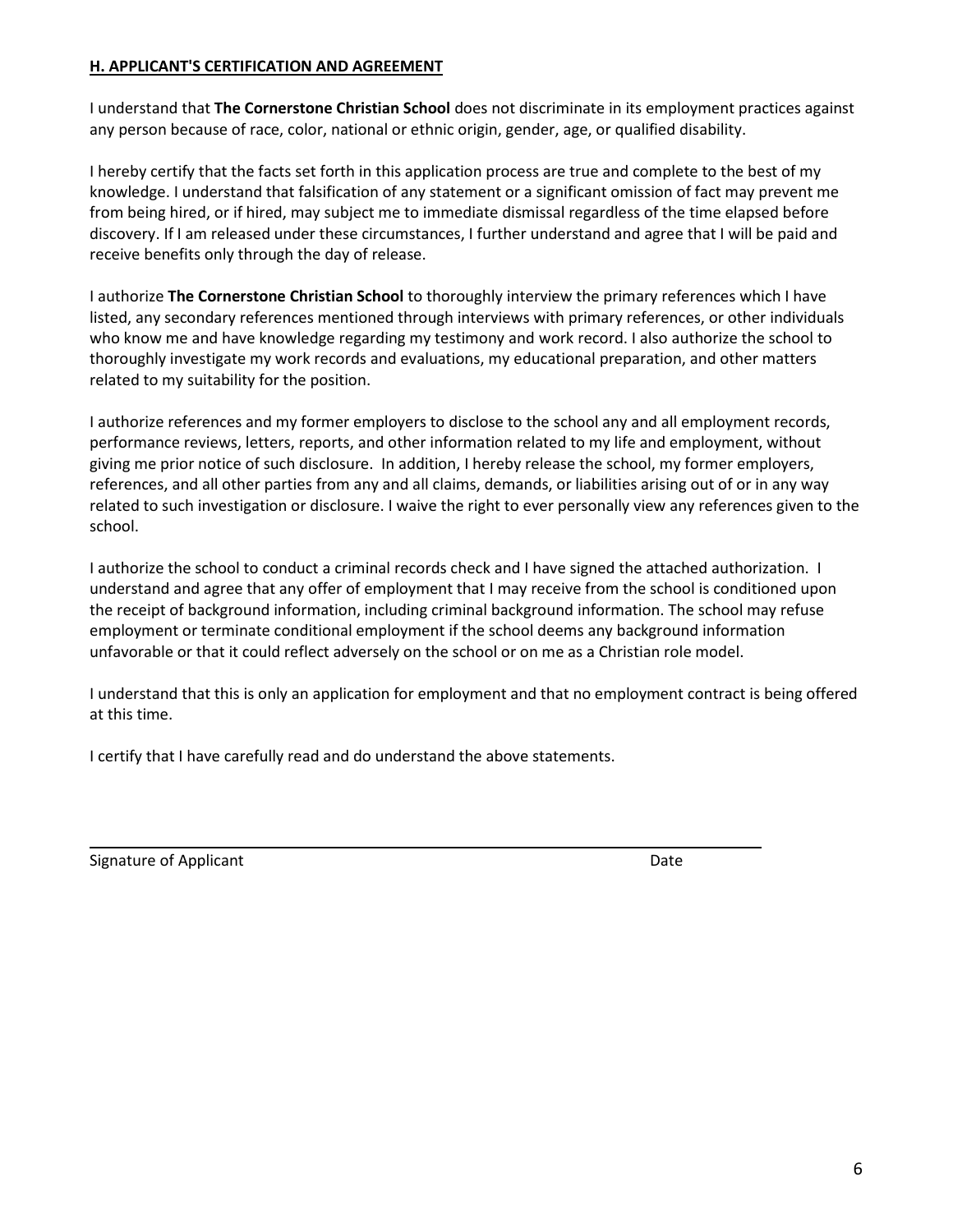### **I. STATEMENT OF FAITH**

We believe that the Scriptures, both the Old and New Testaments, are the inspired Word of God, the complete revelation of His will for the salvation of humanity, and the divine and final authority for all Christian faith and life. II Timothy 3:16; II Peter 1:21;

We believe in one God, Creator of all things, infinitely perfect and eternally existing in three persons, Father, Son and Holy Spirit. Matthew 28:19; II Corinthians 13:14;

We believe that Jesus Christ is true God and true man, having been conceived of the Holy Spirit and born of the Virgin Mary. He died on the cross, a sacrifice for our sins according to the Scriptures. Further, He arose bodily from the dead, ascended into heaven, where at the right hand of the Father, He now is our High Priest and Advocate. John 1:1; Luke 1:35; I Corinthians 15:3-4;

We believe that the ministry of the Holy Spirit is to glorify the Lord Jesus Christ and to convict and regenerate the sinner, and to indwell, guide, instruct, and empower the believer for godly living and service. John 15:26; John 16:8;

We believe that the life, death and resurrection of Jesus Christ provide the only ground for justification and salvation for all who believe, and only such as receive Jesus Christ are born of the Holy Spirit and thus become believers. John 3:3; John 1:12;

We believe that humanity was created in the image of God but fell into sin and is, therefore, lost and only through regeneration by the Holy Spirit can salvation and spiritual life be received. Genesis 1:27; Romans 5:12.

We believe that water baptism for the believer and the Lord's Supper for the believer (communion) are ordinances to be observed by the church. They are, however, not to be regarded as means of salvation. Matthew 28:19; I Corinthians 11:23;

We believe the true Church is composed of all such persons, who through saving faith in Jesus Christ, have been born anew by the Holy Spirit and are united in the body of Christ of which He is the Head. I Corinthians 12:12-14;

We believe in the personal and imminent coming of our Lord Jesus Christ and that this blessed hope has a vital bearing on the personal life and service of the believer. I Thessalonians 4:13-18;

We believe in the bodily resurrection of the dead: of the believer to everlasting blessedness and joy with the Lord; of the impenitent to judgment and everlasting punishment. I Corinthians 15: 51-54.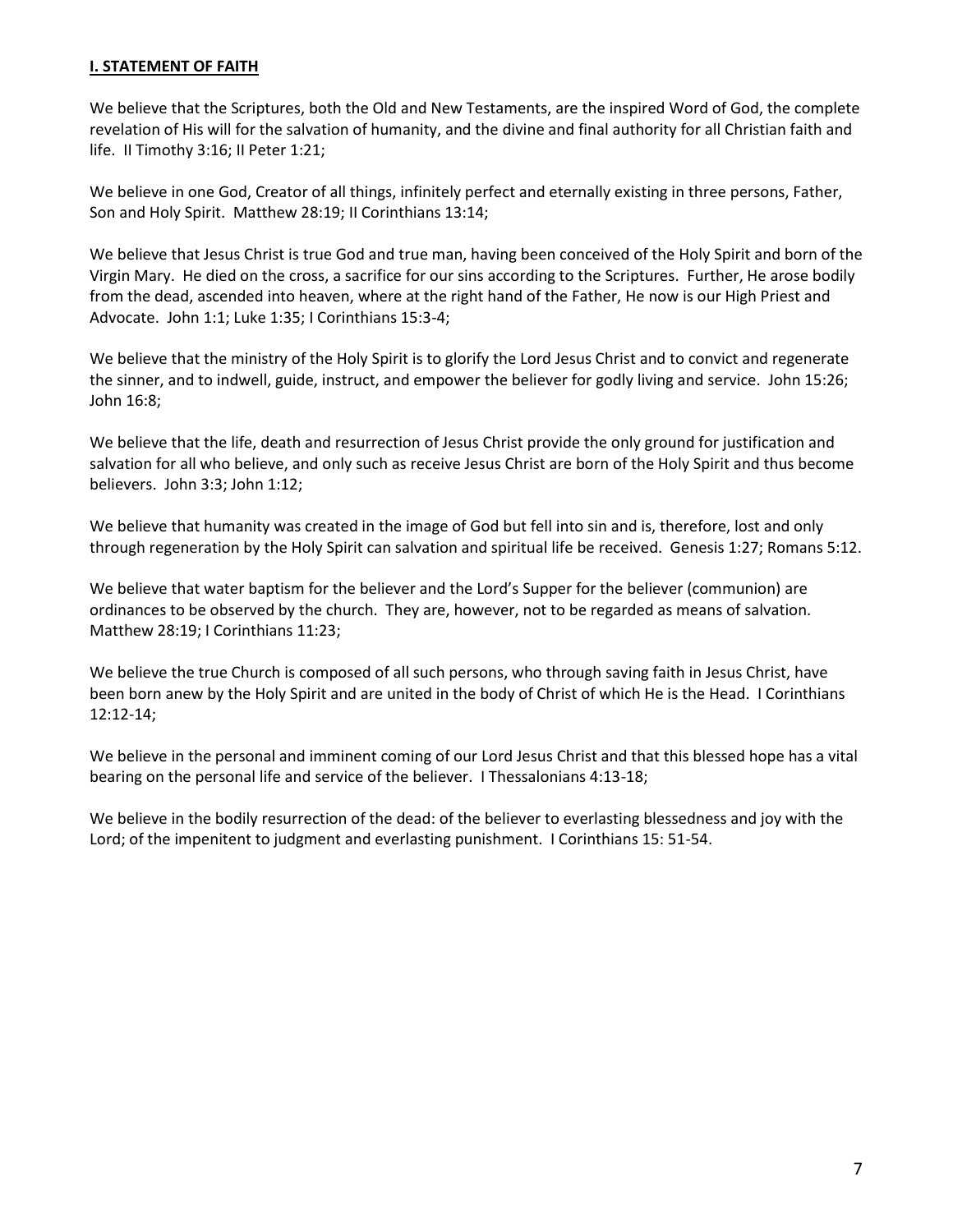### **J. STANDARDS OF CONDUCT**

I have accepted the Lord Jesus Christ as my personal Savior and agree that as a member of The Cornerstone Christian School faculty and staff, I will avoid the practices of smoking, using intoxicating liquor, using profane language, engaging in pornography at any level, immodest attire and unchristian conduct; I will so conduct myself that I will not be a stumbling block to anyone (Colossians 3:1-17). I subscribe, without reservation (unless noted and approved), to the Statement of Faith and these Standards of Conduct. I also affirm the biblical teaching that the only godly expression of human sexuality is within the covenant of marriage, defined as a lifelong covenant between one man and one woman. I affirm that homosexual practice is prohibited according to Scripture. I agree to uphold and enforce the discipline policies and rules of The Cornerstone Christian School. I understand that failure to do so would be grounds for dismissal as a faculty/staff member at The Cornerstone Christian School.

Signature of Applicant **Date** 

\_\_\_\_\_\_\_\_\_\_\_\_\_\_\_\_\_\_\_\_\_\_\_\_\_\_\_\_\_\_\_\_\_\_\_\_ \_\_\_\_\_\_\_\_\_\_\_\_\_